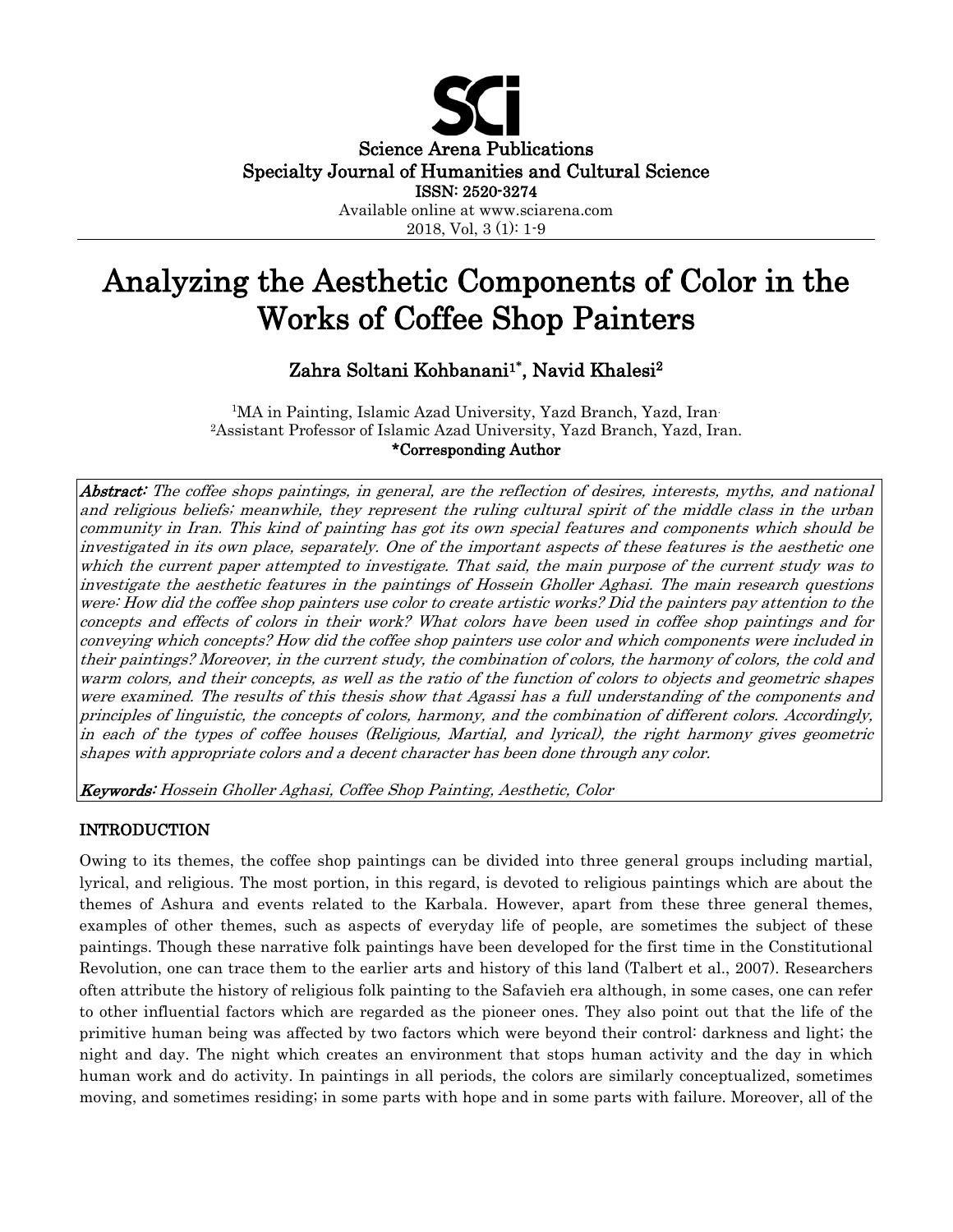color uses are based on knowledge and awareness of the impact of color on contributing to reach the purpose. In this research, it was tried to examine the position and role of color in the works of coffee shop painters.

### Related Studies:

Narges Zaker Ali (2015) in his book "The Drawing of Coffee Contemplation of National and Religious Culture", focuses on the influence of Iranian culture on the effects of national and religious culture on the art of coffee house painting.

Bazaran Ismailzadeh (2012) in his article entitled "The Impact of Traditions on Coffee Painting", investigated the cafe painting and its origins in the mourning, narratives, proverbs and ta'zieh traditions.

Hasan Isma'ilzadeh (2015), in his book "Hasan Ismael Zadeh School Cafe Painting", has studied painting in the tradition of a coffee house.

# Methodology

In terms of purpose, this article is part of a development study aimed at enhancing knowledge in the field of "Analyzing the Aesthetic Components of Color in the Works of Coffee Shop Painters" In terms of the nature of the data, it is a component of qualitative research and its method is descriptive-analytical, which has been based on library and documentary studies.

#### Results and Discussion

"Aesthetics" is referring to a word meaning beauty. An idiomatic meaning can be found by referring to the world's most reliable encyclopedias. The Wikipedia encyclopedia states: "Aesthetics in the broad sense of the word is a theory about beauty which has both the meaning of beauty: Natural beauty and artistic beauty." Moreover, the Britannica encyclopedia in the explanation of this term, wrote: "aesthetic is referring to the exact form, the theory of beauty or, to a much broader degree, expresses the philosophy of art."

The traditional enthusiastic to aesthetic was spread extensively in the 18th century to the extent that it reached a lofty place. Since 1950s, and later on, some of the concepts of aestheticism have been spread to the discussion of literature. They were expanded with the precise analysis of the artistic aspects that are being replaced. The focus on the aesthetics that appears in this paper was based on these recent advances in modern times (Yousefian, 2000).

Therefore, after studying a variety of ideas about aesthetics and its concepts and questions, we will talk about the value of the aesthetic experience and its diversity. Before we go into the issues that separate the field of art from pure aesthetics, we focus on fundamental concepts. This opens the way to some of the basic meanings of art.

The rationale for choosing this issue to investigate was that the coffee shops' paintings have completely Iranian characteristics. Moreover, they are directly coming from the painters' mind without the use of foreign themes. It is the lack of accurate attention to anatomy and perspective which peaked in late Qajar and early Pahlavi. The main issue, absolutely, the main purpose of this study was to explain how the consciousness evolution (aesthetic) was developed and how to adapt the motive governing its creation process and the aesthetic components. Furthermore, the question is that what similarities can be found among the methods of using color by the coffee shop painters and how these concepts are formed.

Until now, no independent works have been done about it. However, in the myriad works on paintings and related topics, there has been a talk concerning the function of colors, the concepts of colors, and also their symbolic concepts of colors. There are also works on the paintings of coffee shops, including the book "Coffee Shops Paintings, a Demo of National and Religious Culture" by Narges Zaker Ali. In this book, she uses an Iranian cultural perspective to investigate the effects of national and religious culture on the paintings of coffee shops. The book consists of four chapters, "Coffee Shops Painting", "How the National and Religious Culture Affect the Formation of Coffee Shop Painting", "Repetitive Issues in Coffee Shop Paintings" and "How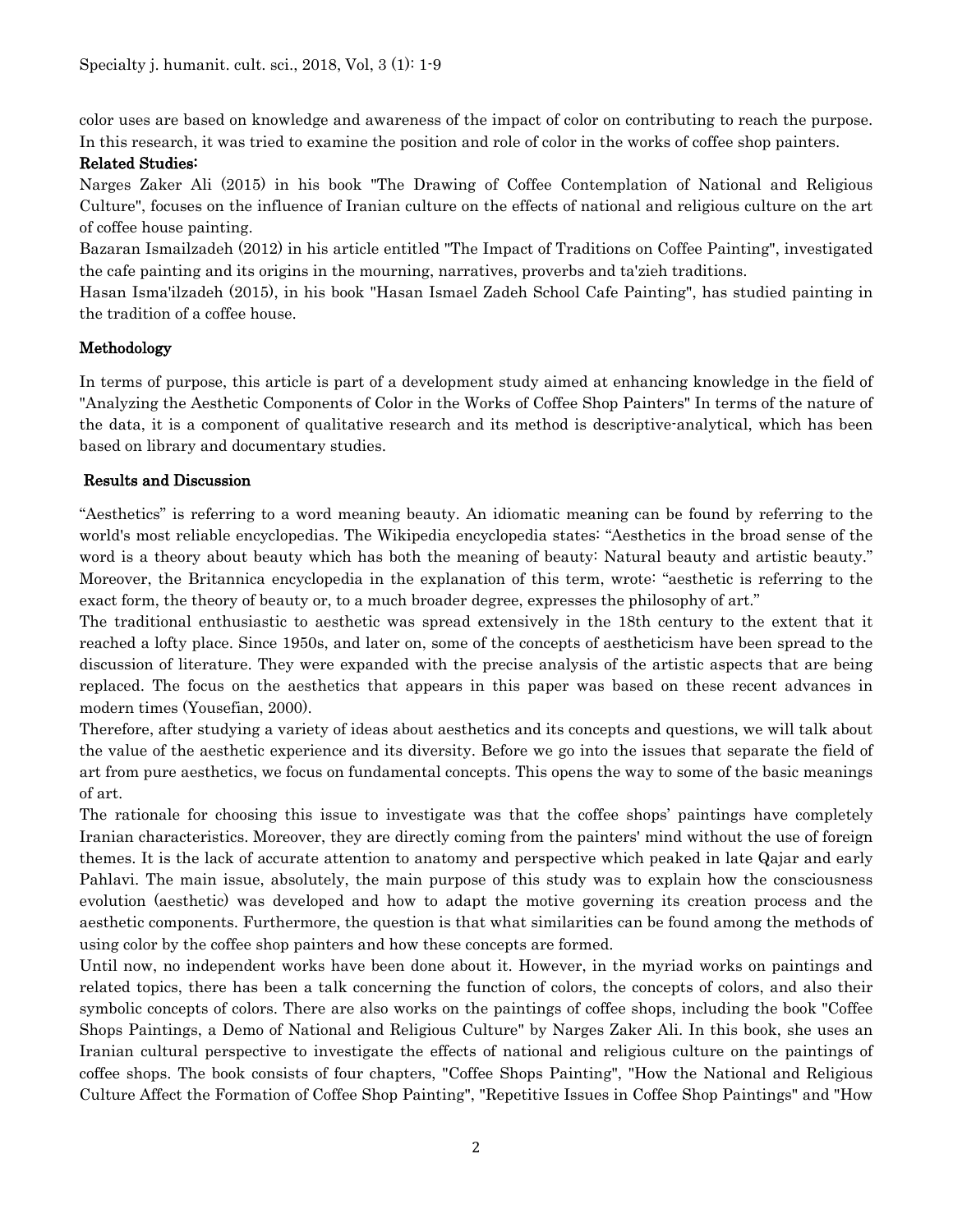the National and Religious Culture Affects the Repetition of Issues". Additionally, the paper of the influence of traditions on the coffee shop paintings by Kheizaran Ismaelzadeh investigated the coffee shops' paintings and the roots of its formation in the traditions of mourning, narration, Pardehkhani, and Ta'ziyeh. In the works of painting in all periods, the colors of the paintings were similarly conceptualized. Moreover, they sometimes show the movements and stillness; and sometimes hope and failure. All of these issues are due to the ways in which colors are conceptualized to convey the ideas.

What makes research important regarding the issue is the position and role of color in the painting of the coffee shops which needs to be examined. More often than not, every color is psychologically meaningful. The color has always been a means of expressing and communicating feelings and ideas, so that one can speak in the language of colors. In a specific social system, one color may have a meaning which is in opposition to other systems. For example, in some Mozambique societies, black is a color of joy and happiness. The color of red almost everywhere implies the power because it is the symbol of blood which in its own place is the symbol of life.

The things which are most important regarding colors are the psychological and conceptual contents of them. Everyone knows the warm colors (red, yellow, orange) and cool colors (blue, green, purple). The warm colors are stimulating, causing movement, and leading to joy and happiness. While cold colors, on the contrary, cause passive states of stagnation, immobility, and incitement to sadness.

These values can be discussed in three categories:

- 1. Visual beauty of colors
- 2. Sensual beauty of colors
- 3. Symbolic beauty of color

The beauty and the mental state of color are roughly dependent on the artistic education, architectural, and commercial projects. These beauties, both qualitatively and intrinsically, are only understandable to those who are conscious and sympathetic to the colors and their features. Moreover, people who have a good connection with the colors in order to see these qualities by looking at them can understand colors. The color reveals its aspects and appearances to all; however, it reveals its mysterious characteristics only to people who love it.

Among the ancient societies, people used colors only for the values which the colors have symbolically. They utilized the colors to recognize each social, cultural, or religious class having their own color which symbolizes the class.

Without the variation in the symbolic features of the colors, the visual works do not have emotional power of imitative and vulgar works. The works in which the focus are only on emotional aspects, with no content and without visual aspects, make the work merely a matter of feeling. The colors are obtained by decomposing light on the prism, which is the result of this color separation, can be placed in a circle known as the Etin cycle. The color is most powerful tool of an internal designer and decorator. Color can also bring the atmosphere of the area in which you live into your room, reconstructing certain conditions in space, and inducing humans.

In all spaces, the first thing that attracts human attention is color. We can extend or limit the space with colors.

#### Objectives of the study

1. Investigating the peculiarity of the works of coffee shop painters

2. Investigating the role of color in the works of coffee shop painters

#### Main Research Questions

- 1. How did the coffee shop painters use color to create artistic works?
- 2. Did the painters pay attention to the concepts and effects of colors in their work?
- 3. What colors have been used in coffee shop paintings and for conveying which concepts?
- 4. How did the coffee shop painters use color and which components were included in their paintings?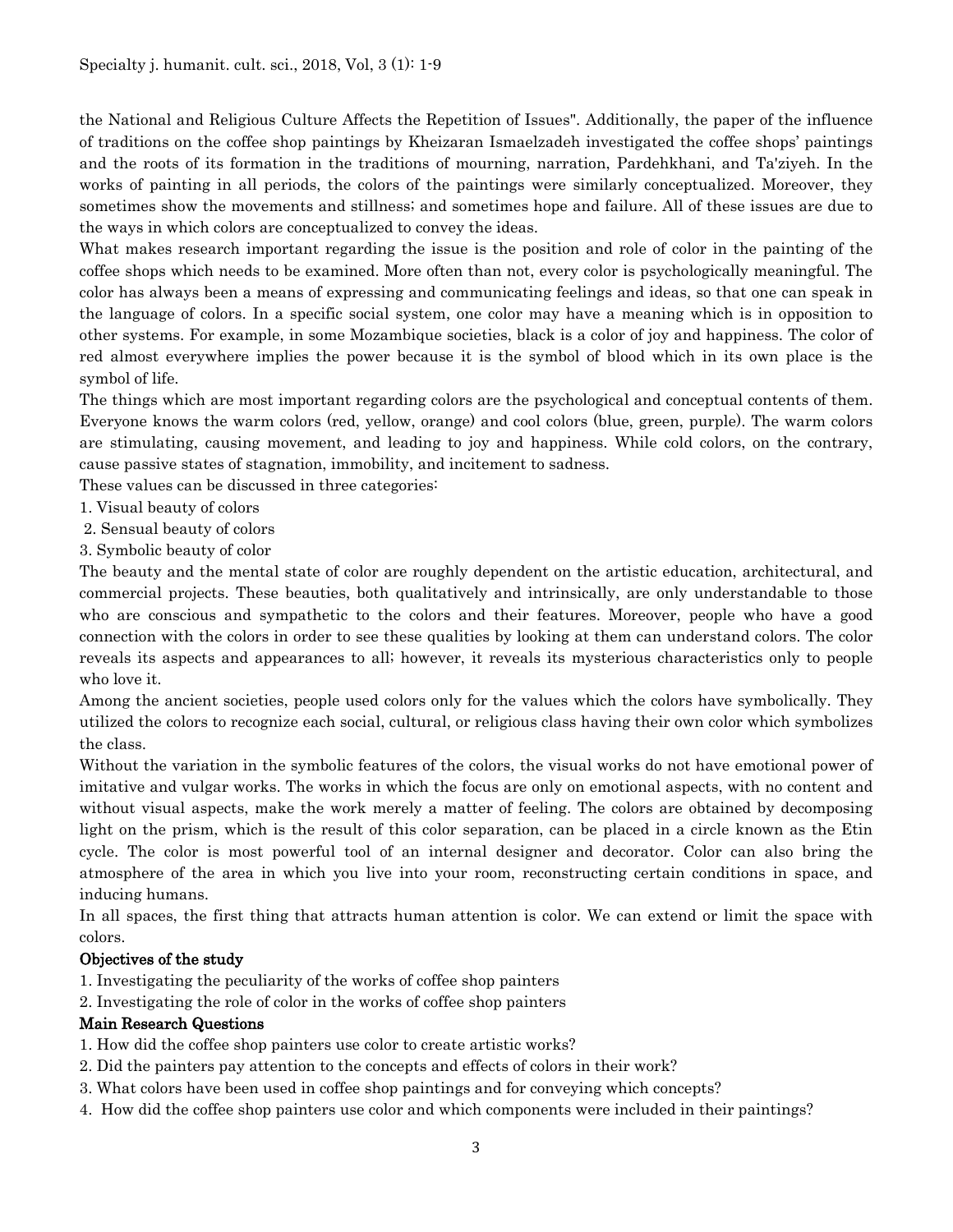Instructing some Iranian painters in Europe led Iranian paintings to be more influenced by European techniques and styles. This caused to destroy the national painting style that existed before (e.g. Herat style, Tabriz or Isfahan styles) (Bently, 1997). This process began at the end of the Safavih period, and extends during the Zand and Qajar periods. Naturalism had got its lofty place in the middle of the 14th century. Moreover, the multiplicity of choosing subjects of paintings were very widespread and evident. It was the characteristic of the eclectic method and elapsing through the stage of traditional painting (Bently, p. 78).

Although there was no state art school in the Qajar period, there was a kind of socioeconomic classification which went beyond local boundaries among the painters of this period. First, there were the painters in the court and politicians who painted oil paintings, lacquer paintings, artistic and copywriting, and visualization for the magazines, journals, and travelogue of the king.

The second group referred to the painters who provided their works for sale on the market, and also they prepared some of their featured works for lithography. The third group served as industrial advocates. They produced various designs for tile industry, as well as architects. The painters of coffee shops and curtains belonged to this category.

Religious oil paintings often had pained in large sizes. They were called generally as "coffee shop painting", "imagination", "Pardehkhani", "Darvishi curtain", "narrating", reading icon" None of these colors have been selected without purpose.

At the beginning of the Qajar period, and because of the feudal conditions and structure of the society, the customers of artistic goods and artists' supporters were mainly from the highest class of the society, and the artists clearly perceived their artistic life as dependent on them. Hence, most works were produced in the form of formal art. Color variation was quite evident. However, with economic developments and the emergence of reformist thought, gradually in the late Qajar era, most of the customers, who had previously been dependent on the government, had a more independent role. Although the recruitment of the small business class as a social class failed to fill the gap created by the collapse of the court's supporters and royal workshops, it brought more limited and cheaper orders to popular subjects for artists. Additionally, the presence of this kind of art in the society and the popular folk painting with epic-religious themes had become widespread.

The coffee shop paintings started to emerge with the Constitutional movement based on the traditions of religious and folk art and created by the artists who did not go school. It got its lofty place in the Pahlavi era. The researchers considered the history of religious folk painting in Iran to the Safavieh period - when Shi'ism spread. For example, in the walls of Imam Zadeh Zeyd (Isfahan), some scenes from the Karbala incident had been depicted (Iyazyan et al., 2002).

The main feature of these works was that they were very far from the atmosphere and the tastes of the court. It is only in the style of clothes which the Safavieh court was reflected in these paintings.

It is certain that, over the past few centuries, a variety of styles of painting inspired by rural culture, along with formal art, and court grew. However, the painting, called coffee shop, is a different and recent movement. This kind of painting of national aspirations and interests, religious beliefs, and the spirit of the culture of the particular layers of the urban community opened up some more recent phenomena than other folk art forms including Pardehkhani, wall painting of the holy shrine, glass painting with religious themes, and so on.

Ferdowsi's Shahnameh, Nezami's Khamsay's stories, Karbala's events, Quranic stories and folk tales are the main themes of these paintings. The painter depicted these issues in accordance with a description of the language of the narrator, the hypocrite, the Madah, and the Rudz-khan; as depicted in the minds of the people of the society (Pourhosseini, 2015).

Since this type of painting was often displayed at the coffee shops, and simultaneously, it was ordered there; the act of painting was done there too. Given that, the coffee shop was the venue for the painters and their colleagues. Hence, this name was given to this group of artists (Ostovar et al., 2012).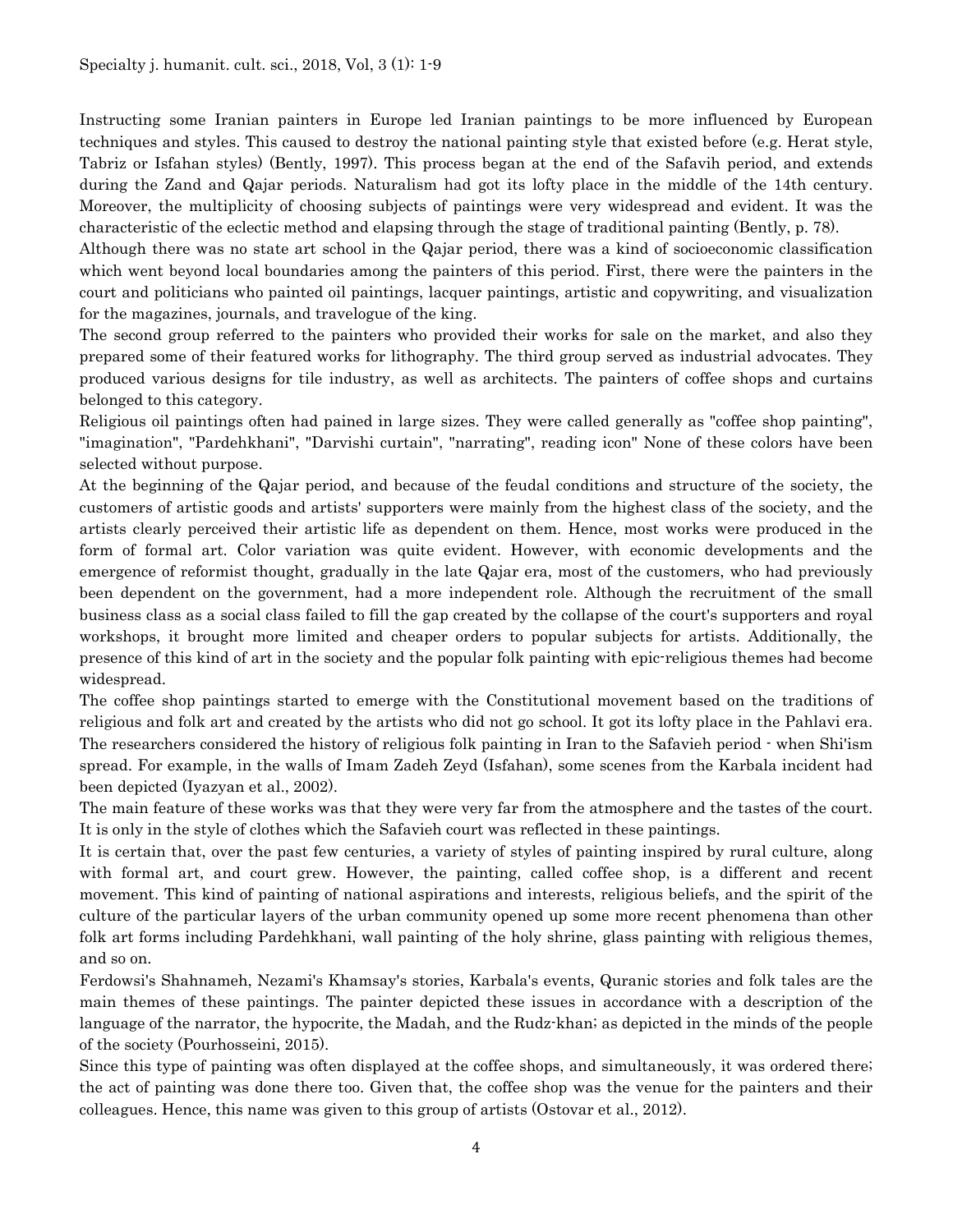The coffee shop was the center of the economic activities of the underprivileged classes and the place for solving their problems. It belonged to all peoples and markets, and most of the issues of society were discussed there. It was a place for narration, citing poems, and rhetoric. Moreover, it was the place which workers and the employees met each other and issue their contracts.

The coffee shop painting, in general, reflects the interests, ambitions, myths and beliefs of the national and religious rulers on the middle and lower classes of the urban community of Iran. The illustrated paintings of the coffee shops have, generally, religious or literary origins.

Nowadays, coffee shop painting is called "imaginative painting". Because this painting is painted based on the imagination of the artist on the screen. The painter does not have a model, s/he hears or reads part of the story, and then paints. For example, part of the story of Ashura is depicted in a narrative form.

The coffee shop painting shows us three cultural dimensions: First, the religious themes from the early days of Islam to the present day, the epic of Ashura and the Qur'ān's stories, and other materials related to each of the Imams (AS). It is not also like a painting which is painted on small boards but it is painted on large curtains with oil paintings, which they call it reading the curtain. To draw these boards, the pencils with a width of 4 cm to two zeros and zero are used.

Second, the epic pieces from Ferdowsi's Shahnameh show the stories of Rumi and the great poets. It is the coffee shop painter who creates Iranian cultures with great curtains, like a film on the screen of the cinema. A coffee shop painting is different from the painting of naturalism and realism. Naturalism and realism may provide visual pleasure, but coffee shop painting shows the style of the coffee shop of Iranian civilization and culture to the world.

Third, the Iranian traditions are depicted through coffee shop paintings. For example, Sangak bread (an Iranian bread) sale, pilgrims returning from the pilgrimage, the ceremony of sacrificing the sheep, etc. These traditions are kept alive by these curtains.

Coffee shops paintings, in general, are the reflection of desires, interests, myths, and national and religious beliefs; meanwhile, they represent the ruling cultural spirit of the middle class in the urban community in Iran. Many of the coffee shop paintings consist of religious pictures with a look toward the important event of Ashura.

The features of such pictures, both in curtain and tiles, in terms of meaning are related to their characterizations. It is so because the main character of the event is always more important (bigger) than the sub-characters.

The hero of the event is advocated the best and most space in the configuration.

The configuration of the pictures was very complex, and it was due to adding the subsidiary meetings to the main one.

In the characterization, the painters used certain visual contracts to emphasize the positive or negative aspects of the characters. The painter's efforts in representing the scenes and displaying the apparent and innate attributes of individuals are heavily influenced by painter's favor on the forces of goodness and one cannot see the failure in his/her face, ever. In characterization, the goal of the painter was the clarity and simplicity of expression in order to influence the audience at most. More often than not, they wrote the name of the character beside the image and color was the main element to do so.

The painter's carefulness, verboseness, and hardworking are evident in the paintings of motifs. The painter has used more outstanding techniques of exhilaration. However, at the time of creating the work which was influenced by religious concepts, the painter did not pay attention to the rules. Although the vast majority of the coffee shop painters were not academically instructed and learnt it through experimenting it, they were skillful in using the color in particular places.

The painters who were aware of the Maqtal (copies of Ta'ziyeh), knew all the historical rumors of myths and traditions related to the events in Karbala. They used the folk culture and beliefs of the people to draw the curtains. While adherence to the narrative of events was very important, it was not prevented the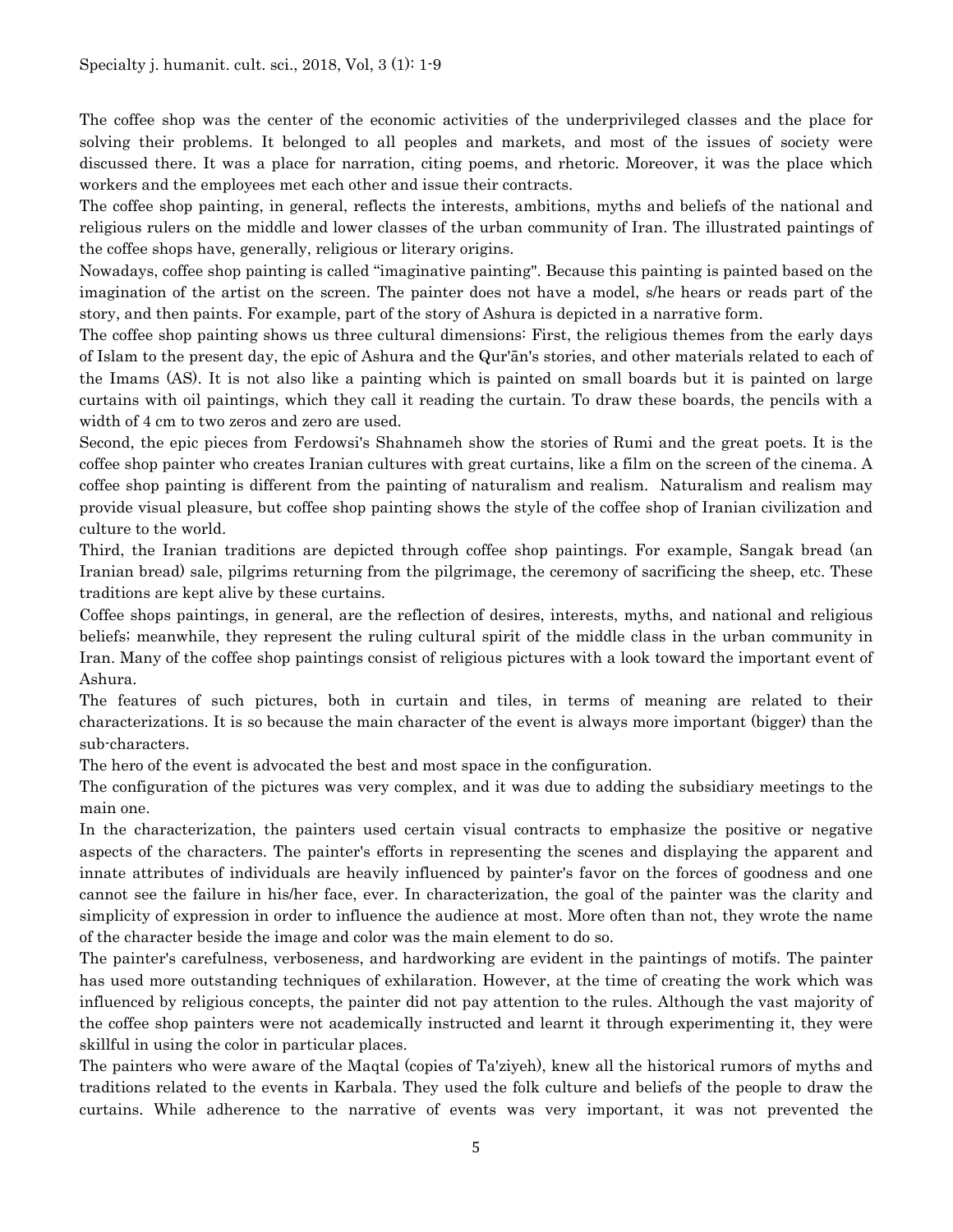imagination and allegory creation of the painter. In the paintings of a coffee shops, the face of Seyyed-al-Shohada (AS) and Imam Sajjad (AS) had always been covered, and the rest of the characters, including the men of the family, and Imam's followers, and Ashqya were apparent. However, from the middle of Qajar era, the painters tried to make the face of Imams apparent. From this time on, the painters had no uncertainty about either covering or uncovering the faces (Lerner, 2007).

Nowadays, coffee shop painting is called "imaginative painting". Because the painting is painted based on the imagination of the artist on the screen. The painter does not have a model, s/he hears or reads part of the story, and then paints. For example, part of the story of Ashura is depicted in a narrative form. The coffee shop painting shows us three cultural dimensions: First, the religious themes from the early days of Islam to the present day, the epic of Ashura and the Qur'ān's stories, and other materials related to each of the Imams (AS). It is not also like a painting which is painted on small boards but also painted on large curtains with oil paintings, which they call it reading the curtain. To draw these boards, the pencils with a width of 4 cm to two zeros and zero are used.

The second group referred to the painters who provided their works for sale on the market, and also they prepared some of their featured works for lithography. The third group served as industrial advocates. They produced various designs for tile industry, as well as architects. The painters of coffee shops and curtains belonged to this category (Alexander et al., 2002).

Religious oil paintings often featured in large sizes. They were called generally as "coffee shop painting", "imagination", "Pardehkhani", "Darvishi curtain", "narrating", reading icon" (Hosseini, 2005). None of these colors have been selected without purpose.

At the beginning of the Qajar period, and due to the feudal conditions and structure of the society, the customers of artistic goods and artists' supporters were mainly from the highest class of the society, and the artists clearly perceived their artistic life as dependent on them. Hence, most works were produced in the form of formal art. Color variation was quite evident. However, with economic developments and the emergence of reformist thought, gradually in the late Qajar era of painting, most of the customers, who had previously been dependent on the government, had a more independent role. Although the recruitment of the small business class as a social class failed to fill the vacuum created by the collapse of the court's support and royal workshops, it brought more limited and cheaper orders to popular subjects for artists. Additionally, the presence of this kind of art in the society and the popular folk painting with epic-religious themes had become widespread (Hosseini, 2005).

The coffee shop paintings started to emerge with the Constitutional movement based on the traditions of religious and folk art and created by the artists who did not go school. It got its lofty place in the Pahlavi era. The researchers considered the history of religious folk painting in Iran until the Safavieh period - when Shi'ism spread exponentially. For example, in the walls of Imam Zadeh Zeyd (Isfahan), some scenes from the Karbala incident have been depicted.

The main feature of these works was that they were very far from the atmosphere and the tastes of the court. It is only in the style of clothes which the Safavieh court was reflected.

It is certain that, over the past few centuries, a variety of styles of painting inspired by rural culture - along with formal art and court  $\cdot$  grew. However, the painting, called coffee shop, is a different and recent flow. This kind of painting of national aspirations and interests, religious beliefs, and the spirit of the culture of the particular layers of the urban community opened up some more recent phenomena than other folk art forms including Pardehkhani, wall painting of the holy shrine, glass painting with religious themes, and so on.

Each color is the product of a reflection of a range of white light to our eyes. For example, all the colors of the white light spectrum are absorbed when reflected upon a rose flower except the red color which is reflected in our eyes. Perhaps, we are surprised to think differently about the diversity of colors in nature, but we will be more surprised if we know that the origin of all these colors is only three colors. In the traditional theory of color, red, yellow, and blue are the main colors because their origin is not obtained from the combination of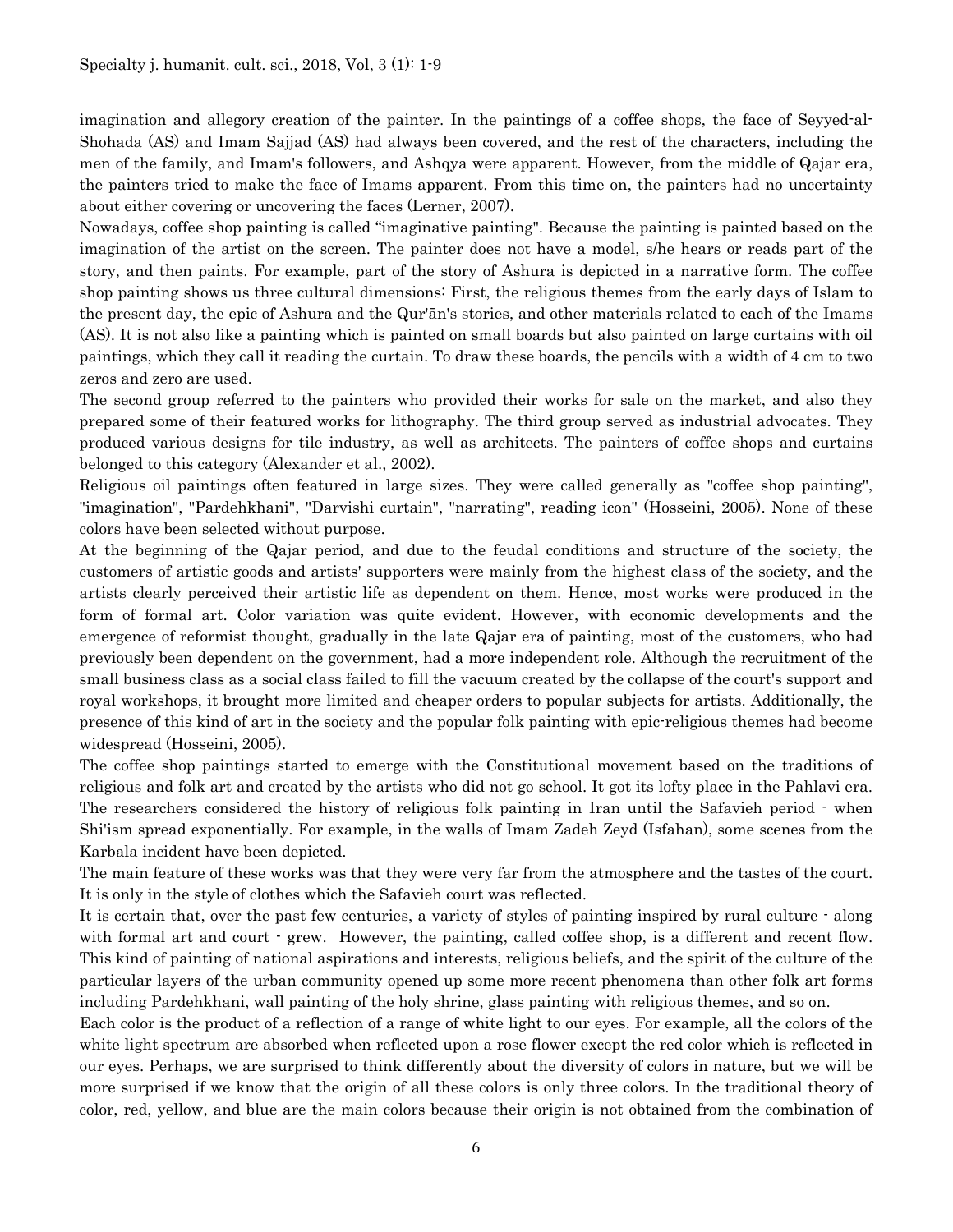any other color. On the contrary, all the other colors come from the different combinations of these three colors.

Colors can be symbols and signs of appropriate life, thinking style, and beliefs of different societies. Sometimes, some interpretations of colors will be taken place which are rooted in our relationship with the colors in the nature. Moreover, this can be the result of the effects which the colors have directly and indirectly on our minds.

Yellow: Yellow is the brightest and shiniest in purity, and its types are also found in nature. Bright yellow is a symbol of knowledge, human understanding, spiritual illumination and light. The orange yellow color shines sharply, and when placed besides the red color, it is added to glory and splendor. Shining of yellow over blue makes it splendid and increases the purity and depth of water.

Red: Red reflects the extreme inflammation and internal energy. It is a symbol of life, emotion, power and revolutionary uprising. A charming red color which illuminates youthfulness and vitality, is a sign of fierce love and an overwhelming desire to live. In contrast to the passion and inflammation that erupts from the red, it is a smooth, blue light which can be seen. The blue color is an intrinsic and cool color, but it is spiritually deep and respectful.

It has a celestial force which can invite its audience through internal reflection.

Green is the color of spring and the nature. Green is the color of hope and new life. This color, which comes from the combination of yellow and blue, shows knowledge and spiritual faith.

Orange reflects puberty, youthfulness and cheerfulness. This is an exciting, motivating, and joyful color that is not easy to tolerate. However, when it is put besides the other colors, it adds to their vitality and creates a lot of visual energy. The orange heat reaches its peak alongside the water. It provides a cold and warm contrast with an undeniable quality.

The violet is a mysterious and ambiguous color which opposes the clarity and brightness of the yellow with its vague darkness. When goes to purple, violet becomes frightening. Moreover, when, it goes to blue, violet becomes mysterious. Since the eighteenth century, aesthetic advocates tried to use scientific methodology as used in physics, chemistry, or biology. However, it was revealed that in contrast to the natural science, it has got emotional effect and could not be investigated experimentally as it could be done for other fields such as inanimate or living organisms such as rabbit.

For the time being, while aesthetics is not a new science, it has not progressed due to two barriers in its way. On the one hand, aesthetics, like psychology, has a direct relationship with internal worlds of human beings such as perception and affection, sadness, happiness, beauty, will and instinct. On the one hand, its concept and sentences are strictly relative; that is, each one or each group interprets aesthetic concepts to their own will and brings us to the principles or patterns that guide the process of creating art and accepting art. Although aesthetics scholars do not coincide with the criteria of beauty, they regard any object or phenomenon that is appealing to the art as beautiful, either having natural or artistic scope (Yousefian, 2000).

Objects are symbolic in paintings. Aghasi pays attention to geometric shapes including square and circle, and sometimes to the triangle. Triangles have an invasive, keen and explicit form. The triangle is a symbol of thought and light and is rapidly changing. A color that is appropriate to define characteristics of triangles and shows its character perfectly is yellow. These characteristics can be seen in objects which have triangle shapes above the tenets.

Furthermore, the effect of colors over the objects are well-illustrated. The yellow and red surfaces seem to be close to one another. To display the images, smoothly, Aghasi uses short wavelength colors (purple, blue, green) and shows the relax feeling through long wavelength colors such as (yellow and red). By using experience and recognizing colors, Aghasi tries to create visual balance and harmony among colors. In the paintings of the tea room, the use of the geometric shape of the circle and the curved lines in most architectural indices of the coffee shops is an infinite and immortal movement and creates a feeling of calm.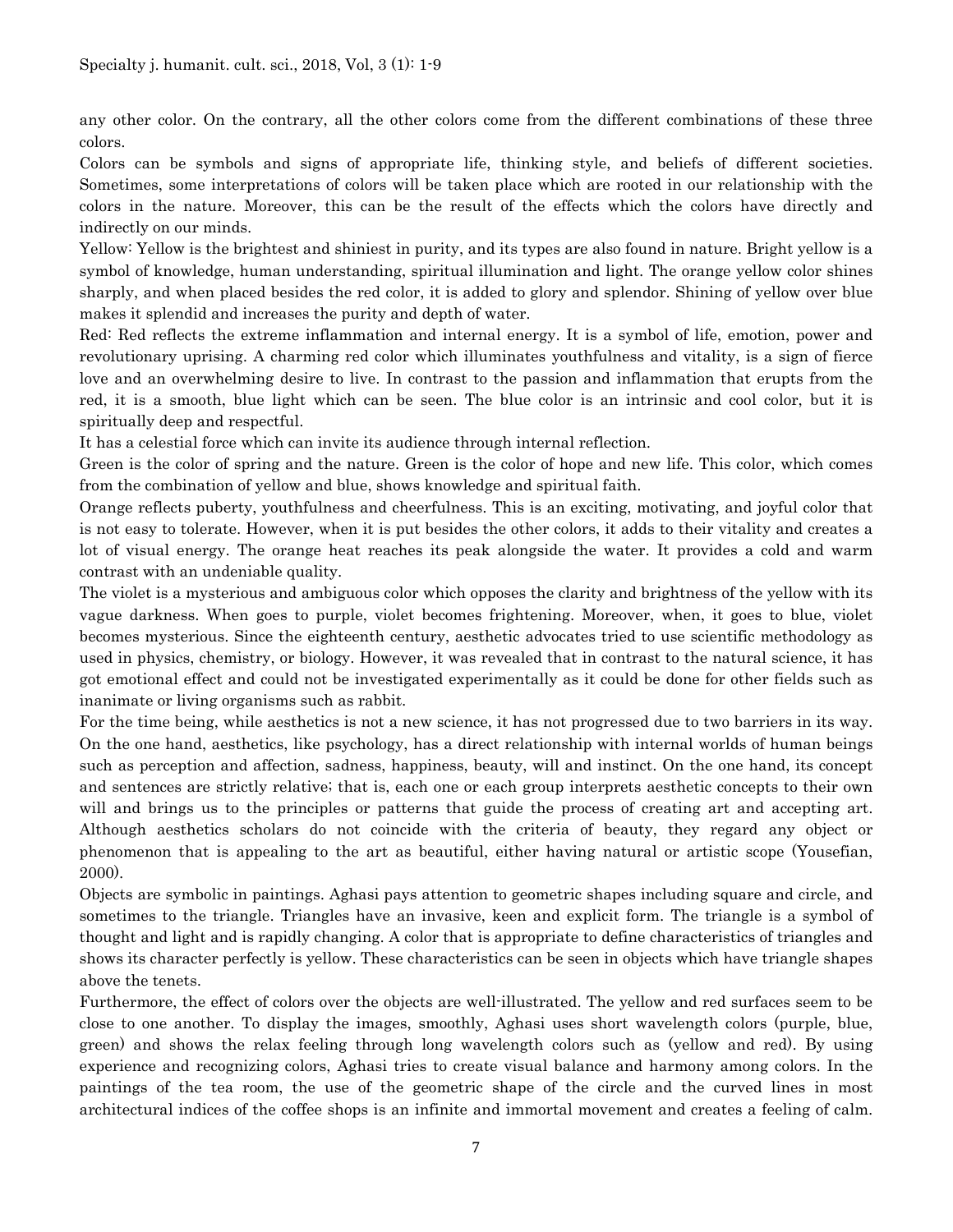The effect of the symbolic shape of the circle is from the enamel dome of the sky. It is a symbol of the spiritual aspects which shows the depth of thought and stability.

Aghasi has somehow used yellow in a way that one can see its effect on animating the components of the painting (tea room). As the color of the sun grabs the attention of human, Aghasi has used this color to express the important role of the coffee shops in his era. Spacing is not realistic at all, and time and space collapse, the size of the bodies also changes frequently, and in different scenes that are temporally unrelated, the dimensions are also spatially small, with a small scene.

Aghasi has noted the color-geometric shapes' matching. For instance, the square, which is the symbol of matter, is in line with the red color, which in its place is also a symbol of materiality, clarity, and dignity. In Aghasi's paintings, there is no disturbance of colors and roles to each other. "The main feature or remarkable feature of his art [Aghasi] was his immense belief in adhering to the principle of the beauty and sweetness of the pen in the work of imaginative painting, to the extent that he said: If a red-flashing was fitted with the figure of the painting, it would have no difficulty to turn a lush plain to fire or to turn the fire into a green land. We are obliged to draw beautiful paintings. We have to tolerate cavils and problems at the expense of maintaining our taste" (Seif, 1990). In fact, the colors themselves speak to the audience and somehow describe the characters of the story.

The determining factors are the authorities, clothing or goodness. In designing the modes and movements of the authorities, the painter tries to create a state of relaxation and combine it with firmness. The main character of the event is always larger than the sub-characters, and in combining, the greatest space is allocated to the hero. Characters and their dependence to good and evil troops have been depicted with the clarity and simplicity of the use of symbols such as green and white colors to induce calm and beauty in the troops of good. Moreover, the painters use sharp colors and frightened eyes for the evil troops are fully characterized. Details and The peculiarities of this type of painting are influenced by the traditional Persian painting.

Naturalistic techniques such as perspective and prominence were partly recognized and used by the painter. However, they were often ignored for religious reasons. The type of perspective in Aghassi used is Maghami, which means that the main character is greater than the subordinates. For example, in the drawing of the real battle of Karbala, the heroes such as Hazrat Seyyed-ul-Shohada (AS) and Imam Abolfazl (AS) are painted more elaborately compared with other people. In fact, the ignorance of far and near distance (dimension) is considered as the basic principles and conventions of the imaginative paintings, which is also fully respected in the paintings of Aghasi.

# **Conclusion**

In his works, through devoid of the principles and methods of naturalization, Aghasi paints his meaning from the story and the situation in a way that easily grabs the viewers' attention into the depth of the story. In this regard, no deficiency can be regarded to this method, since it can grab the attention of the viewers and affect them on its own way.

In the paintings of Hossein Gholer Aghasi, as well as other coffee shop painters, there are always good and evil groups. The motifs related to the forces of goodness in the paintings of Aghasi are always portrayed as supporters and servants of the Shiite Imams, and usually the heroes of the stories, especially the Shahnameh Ferdowsi, go out with joy and glory from the battlefield and eventually become good.

The painter's carefulness, verboseness, and hardworking are evident in the paintings of motifs. The painter has used more outstanding techniques of exhilaration. However, at the time of creating the work which was influenced by religious concepts, the painter did not pay attention to the rules. In characterization, the main goal of the painter is the simplicity and clarity of his/her discourse to be able to have the highest impact on his/her audiences. Color is the main element to reach that goal.